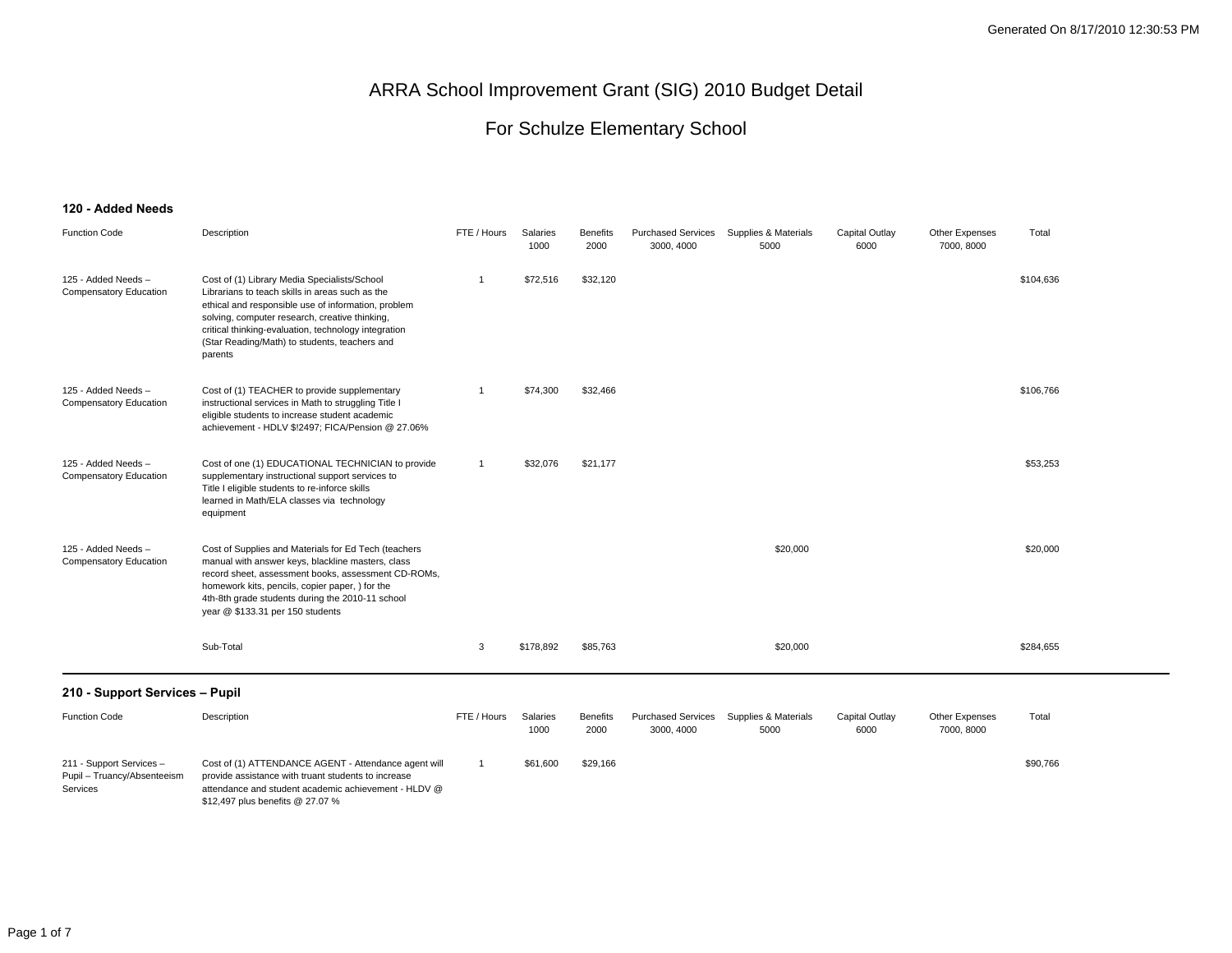#### For Schulze Elementary School

| 211 - Support Services -<br>Pupil - Truancy/Absenteeism<br>Services | Mileage reimbursement costs (\$0.50 per mile) for<br>(1) Attendance Agents Officers who provide services<br>to eligible Title I students with attendance<br>problems.                                                                                                    | \$700<br>\$700 |                  |                         |                                         |                              |                        |                              |           |  |
|---------------------------------------------------------------------|--------------------------------------------------------------------------------------------------------------------------------------------------------------------------------------------------------------------------------------------------------------------------|----------------|------------------|-------------------------|-----------------------------------------|------------------------------|------------------------|------------------------------|-----------|--|
| 211 - Support Services -<br>Pupil - Truancy/Absenteeism<br>Services | Supplies for Attendance Agent (printer @ \$200,<br>laptop @ \$1200, copy/line paper @ \$35, pencils, note<br>pads, stapler/staples, pens, toner @ \$180,) for<br>Title 1 Attendance Agent who provide services to<br>eligible Title I students with attendance problems. |                |                  |                         |                                         | \$3,000                      |                        |                              | \$3,000   |  |
|                                                                     | Sub-Total                                                                                                                                                                                                                                                                | $\overline{1}$ | \$61,600         | \$29,166                | \$700                                   | \$3,000                      |                        |                              | \$94,466  |  |
| <b>Function Code</b>                                                | Description                                                                                                                                                                                                                                                              | FTE / Hours    | Salaries<br>1000 | <b>Benefits</b><br>2000 | <b>Purchased Services</b><br>3000, 4000 | Supplies & Materials<br>5000 | Capital Outlay<br>6000 | Other Expenses<br>7000, 8000 | Total     |  |
| 216 - Support Services -<br>Pupil - Social Work Services            | Cost of (1) SOCIAL WORKER to provide direct services<br>to eligible Title I students who have serious social<br>and emotional problems which interfere with learning<br>- Pension \$14169, FICA \$5585, HDLV \$12,497.                                                   | $\mathbf{1}$   | \$73,000         | \$32,251                |                                         |                              |                        |                              | \$105,251 |  |
|                                                                     | Sub-Total                                                                                                                                                                                                                                                                | $\overline{1}$ | \$73,000         | \$32,251                |                                         |                              |                        |                              | \$105,251 |  |
| 220 - Support Services - Instructional Staff                        |                                                                                                                                                                                                                                                                          |                |                  |                         |                                         |                              |                        |                              |           |  |
| <b>Function Code</b>                                                | Description                                                                                                                                                                                                                                                              | FTE / Hours    | Salaries<br>1000 | <b>Benefits</b><br>2000 | <b>Purchased Services</b><br>3000, 4000 | Supplies & Materials<br>5000 | Capital Outlay<br>6000 | Other Expenses<br>7000, 8000 | Total     |  |
| 221 - Improvement of<br>Instruction                                 | Cost for OUTSIDE CONSULTANT for Professional<br>Development workshop for instructional staff "Using<br>Technology to Drive Instruction" "Using Technology<br>to Drive Instruction" for 25 participants x 4<br>sessions x 3 hrs ea @ \$500.                               |                |                  |                         | \$6,000                                 |                              |                        |                              | \$6,000   |  |
| 221 - Improvement of<br>Instruction                                 | Cost of (6) SUBSTITUTE TEACHERS to enable teachers<br>to attend/participate in professional<br>development/workshop; professional learning                                                                                                                               | 3276h          | \$60,000         | \$16,236                |                                         |                              |                        |                              | \$76,236  |  |

communities, activities to develop teachings skills for 2 days each week x 7 hrs ea. day @ \$18.12 per hr

x 39 weeks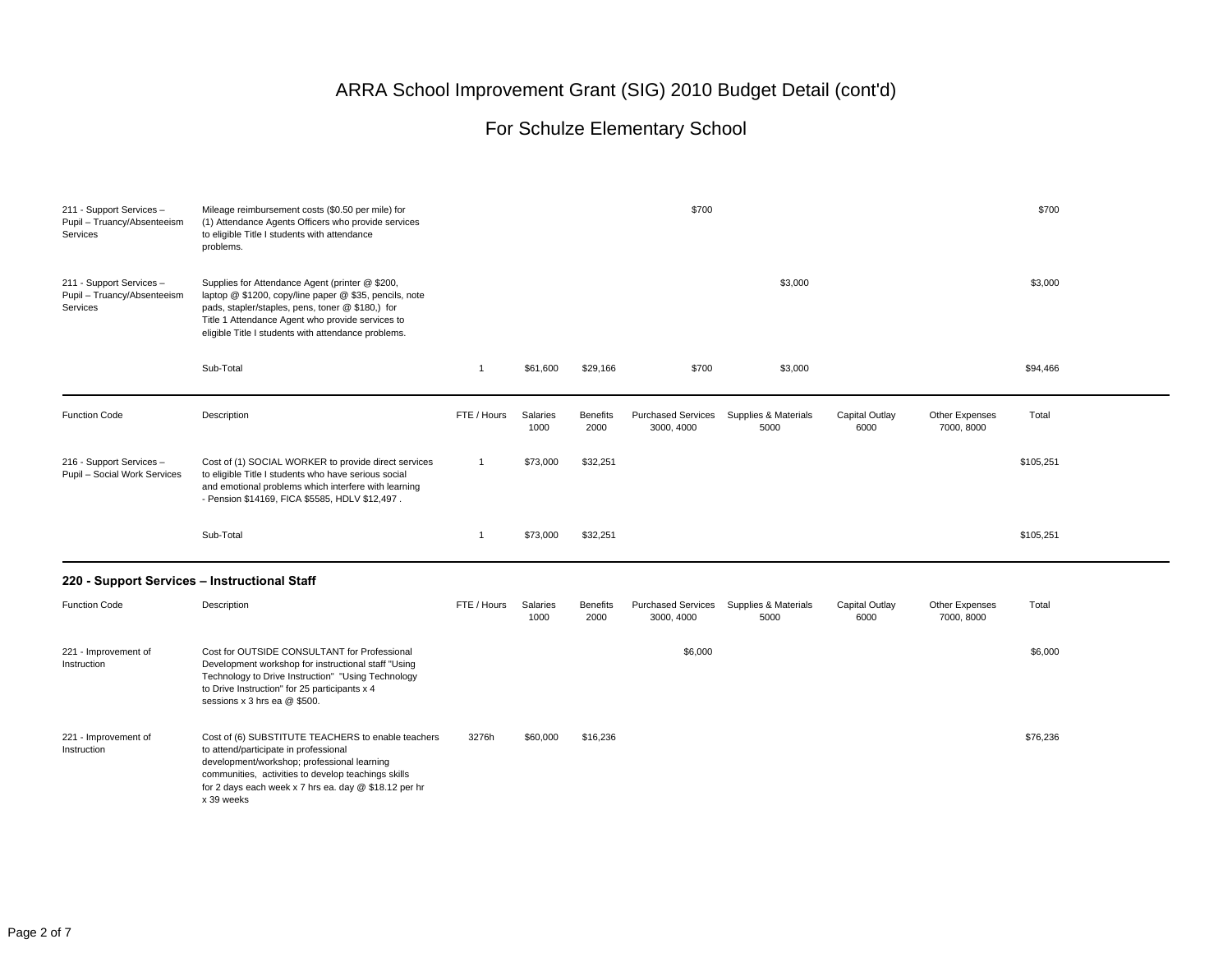| 221 - Improvement of<br>Instruction    | Cost of OUTSIDE CONSULTANT for Professional<br>Development. The purchased service will provide<br>"Corrective Reading Program" for all instructional<br>staff to understand the materials and data that is<br>complied from the program @ 2 sessions x 4 hrs @<br>\$1,250                                                                                                                                                                                                 |                |                  |                         | \$10,000                                |                              |                        |                              | \$10,000  |
|----------------------------------------|---------------------------------------------------------------------------------------------------------------------------------------------------------------------------------------------------------------------------------------------------------------------------------------------------------------------------------------------------------------------------------------------------------------------------------------------------------------------------|----------------|------------------|-------------------------|-----------------------------------------|------------------------------|------------------------|------------------------------|-----------|
| 221 - Improvement of<br>Instruction    | Cost of Professional Development Supplies and<br>Materials for Corrective Reading: supplies/materials<br>for workshops -- two sets of teacher editions, black<br>line masters of the workbooks, consumable workbooks,<br>student textbooks. These books provide a<br>research-proven strategy for enhancing the                                                                                                                                                           |                |                  |                         |                                         | \$25,000                     |                        |                              | \$25,000  |
| 221 - Improvement of<br>Instruction    | Cost of PROFESSIONAL DEVELOPMENT workshop stipends 300h<br>for instructional staff @ \$23.81 per hour for 25<br>teachers x 2 workshops (Using Technology to Drive<br>Instruction/Improve Academic Achievment) x 2<br>sessions x 3 hrs per session - (3) workshop<br>entitled:for instructional staff "Using Technology<br>to Drive Instruction" "Using Technology to Drive<br>Instruction" for 25 participants x 4 sessions x 3<br>hrs ea.                                |                | \$5,622          | \$1,521                 |                                         |                              |                        |                              | \$7,143   |
| 221 - Improvement of<br>Instruction    | Costs for one (1) DATA INSTRUCTIONAL SPECIALIST<br>(teachers coach) for staff to help guide instruction<br>in using data to drive instruction in all areas,<br>specifically targeting reading and math curriculum<br>to meet students' needs in order to increase<br>academic achievements HDLV \$12,497; FICA/Pension @<br>27.06%.                                                                                                                                       | $\overline{1}$ | \$74,300         | \$32,603                |                                         |                              |                        |                              | \$106,903 |
|                                        | Sub-Total                                                                                                                                                                                                                                                                                                                                                                                                                                                                 | 1/3576h        | \$139,922        | \$50,360                | \$16,000                                | \$25,000                     |                        |                              | \$231,282 |
| <b>Function Code</b>                   | Description                                                                                                                                                                                                                                                                                                                                                                                                                                                               | FTE / Hours    | Salaries<br>1000 | <b>Benefits</b><br>2000 | <b>Purchased Services</b><br>3000, 4000 | Supplies & Materials<br>5000 | Capital Outlay<br>6000 | Other Expenses<br>7000, 8000 | Total     |
| 225 - Computer-Assisted<br>Instruction | Costs for supplemental instructional activities<br>where technology equipment is the principal medium<br>of instruction for eligible Title I students (site<br>license for Study Island, Fast Forward site license,<br>site license for Fast Forward Literacy and<br>intermediate Reading series for 6th and 7th graders,<br>wands, slates, microphones, computers, document<br>cameras, mobile leanrning devices, IPod touches,<br>projectors, laptops, and palm pilots) |                |                  |                         |                                         | \$280,000                    |                        |                              | \$280,000 |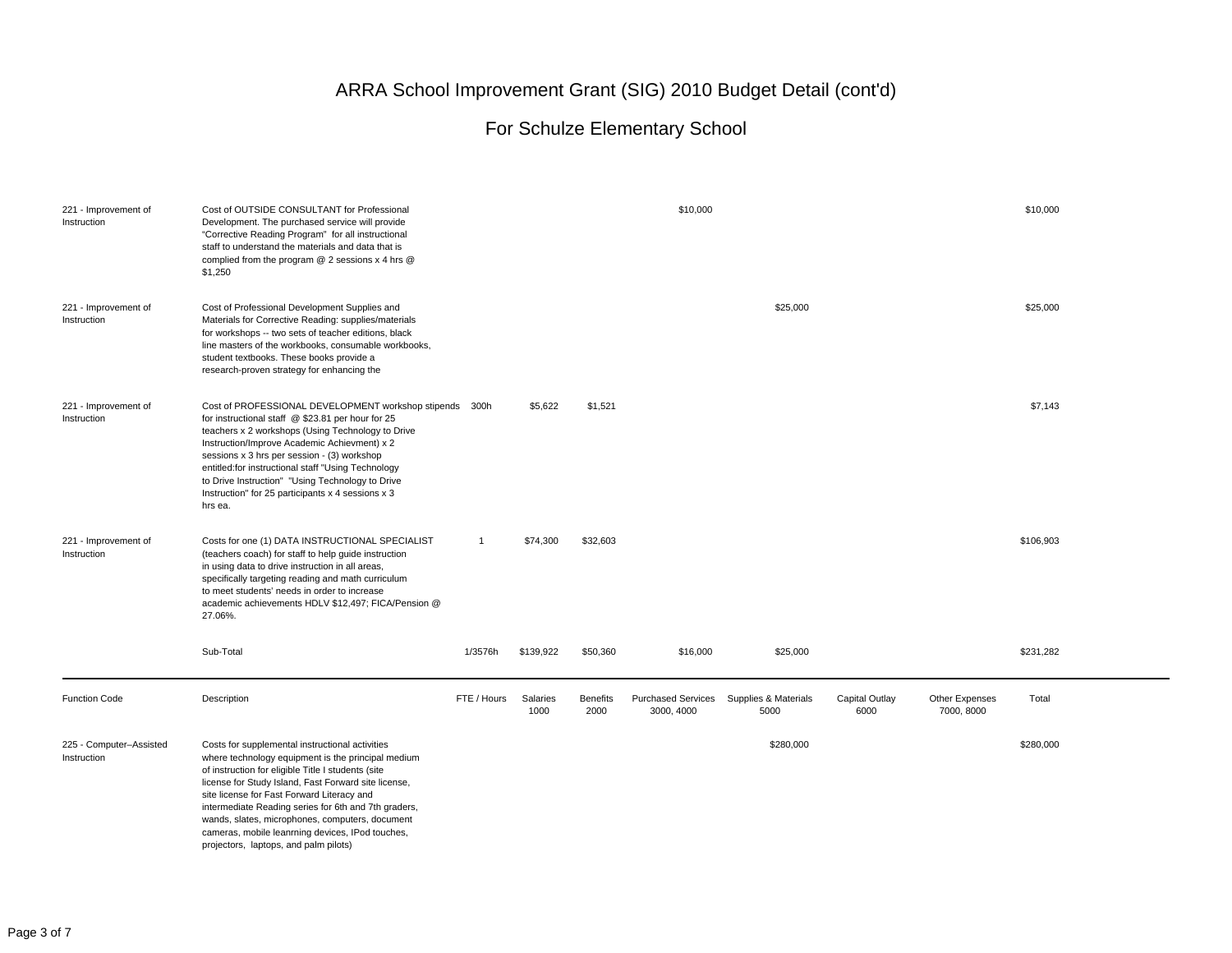|                                       | Sub-Total                                                                                                                                                                                                                                                                                                                                                                                                    |                |                  |                         |                                         | \$280,000                    |                        |                                     | \$280,000 |
|---------------------------------------|--------------------------------------------------------------------------------------------------------------------------------------------------------------------------------------------------------------------------------------------------------------------------------------------------------------------------------------------------------------------------------------------------------------|----------------|------------------|-------------------------|-----------------------------------------|------------------------------|------------------------|-------------------------------------|-----------|
| <b>Function Code</b>                  | Description                                                                                                                                                                                                                                                                                                                                                                                                  | FTE / Hours    | Salaries<br>1000 | <b>Benefits</b><br>2000 | <b>Purchased Services</b><br>3000, 4000 | Supplies & Materials<br>5000 | Capital Outlay<br>6000 | Other Expenses<br>7000, 8000        | Total     |
| 227 - Academic Student<br>Assessments | Costs for one (1) DEAN OF STUDENTS for eligible<br>Title I students to oversee MiBLSI initiatives,<br>increase positive behavior, assist with discipline,<br>provide behavior modification resoures and<br>assistance, assist with attendance problems and<br>increase parental involvement to meet students'<br>needs in order to increase academic achievements --<br>HDLV \$12497; Pension/FICA @ 27.06%. | $\overline{1}$ | \$80,000         | \$34,145                |                                         |                              |                        |                                     | \$114,145 |
|                                       | Sub-Total                                                                                                                                                                                                                                                                                                                                                                                                    | $\overline{1}$ | \$80,000         | \$34,145                |                                         |                              |                        |                                     | \$114,145 |
|                                       | 260 - Operation and Maintenance of Plant                                                                                                                                                                                                                                                                                                                                                                     |                |                  |                         |                                         |                              |                        |                                     |           |
| <b>Function Code</b>                  | Description                                                                                                                                                                                                                                                                                                                                                                                                  | FTE / Hours    | Salaries<br>1000 | <b>Benefits</b><br>2000 | <b>Purchased Services</b><br>3000, 4000 | Supplies & Materials<br>5000 | Capital Outlay<br>6000 | Other Expenses<br>7000, 8000        | Total     |
| 261 - Operating Buildings<br>Services | Cost of maintaining copiers to ensure machines used<br>to copy materials for students are working. Service<br>period agreement Sept 2010-2011. Routine maintenance<br>consists of contact on a pre-arranged schedule;<br>supply toner; physically clean system for best<br>possible performance.                                                                                                             |                |                  |                         | \$5,000                                 |                              |                        |                                     | \$5,000   |
| 261 - Operating Buildings<br>Services | Cost of SCHOOL COMMUNITY USE - when the school is<br>occupied outside of normal hours (1) engineer to<br>provide building services during after school<br>activities - due to the complexity and state of art<br>equipment it is mandatory that a school engineer is<br>on the premises in order to run the heading and<br>cooling systems@ \$44.50 per hour                                                 | $\overline{1}$ | \$15,741         | \$4,259                 |                                         |                              |                        |                                     | \$20,000  |
|                                       | Sub-Total                                                                                                                                                                                                                                                                                                                                                                                                    | $\overline{1}$ | \$15,741         | \$4,259                 | \$5,000                                 |                              |                        |                                     | \$25,000  |
| 270 - Pupil Transportation Services   |                                                                                                                                                                                                                                                                                                                                                                                                              |                |                  |                         |                                         |                              |                        |                                     |           |
| <b>Function Code</b>                  | Description                                                                                                                                                                                                                                                                                                                                                                                                  | FTE / Hours    | Salaries<br>1000 | <b>Benefits</b><br>2000 | <b>Purchased Services</b><br>3000, 4000 | Supplies & Materials<br>5000 | Capital Outlay<br>6000 | <b>Other Expenses</b><br>7000, 8000 | Total     |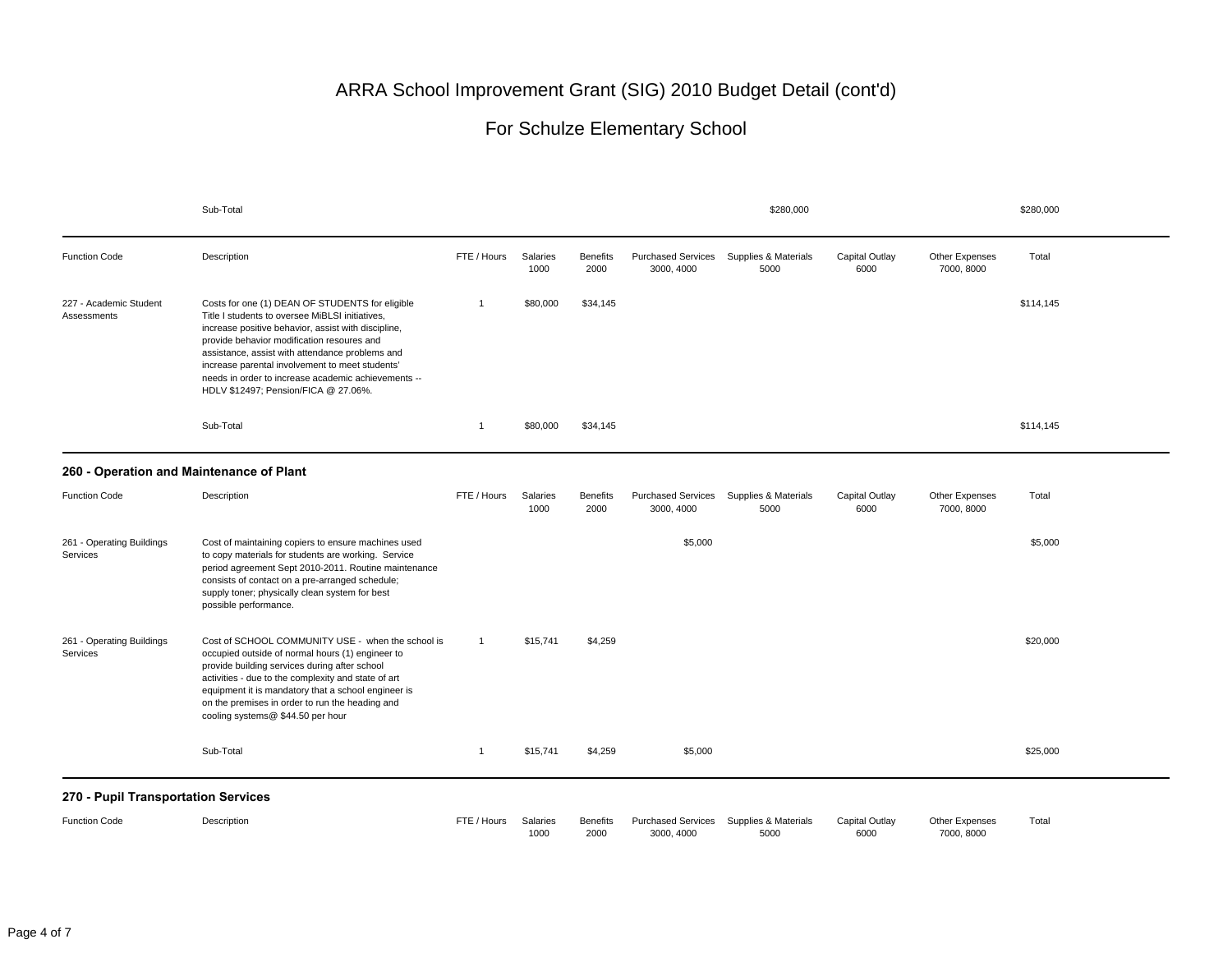| 271 - Pupil Transportation<br>Services                   | Transportation for at-risk Title 1 students with<br>attendance problems to help with bus passes, cabs or<br>other means of transportation to assist getting<br>children to school in order to ensure that student<br>absences and truancies do not continue.                                                                                                                                                                                         |             | \$5,000          |                         |                                         |                              |                        |                              |          |  |
|----------------------------------------------------------|------------------------------------------------------------------------------------------------------------------------------------------------------------------------------------------------------------------------------------------------------------------------------------------------------------------------------------------------------------------------------------------------------------------------------------------------------|-------------|------------------|-------------------------|-----------------------------------------|------------------------------|------------------------|------------------------------|----------|--|
|                                                          | Sub-Total                                                                                                                                                                                                                                                                                                                                                                                                                                            |             |                  |                         | \$5,000                                 |                              |                        |                              | \$5,000  |  |
| 280 - Central Support Services                           |                                                                                                                                                                                                                                                                                                                                                                                                                                                      |             |                  |                         |                                         |                              |                        |                              |          |  |
| <b>Function Code</b>                                     | Description                                                                                                                                                                                                                                                                                                                                                                                                                                          | FTE / Hours | Salaries<br>1000 | <b>Benefits</b><br>2000 | <b>Purchased Services</b><br>3000, 4000 | Supplies & Materials<br>5000 | Capital Outlay<br>6000 | Other Expenses<br>7000, 8000 | Total    |  |
| 281 - Planning, Research,<br>Development, and Evaluation | Cost for Purchase Service to hire additional<br>assistance in gathering pertinent data. Data is an<br>integral part of a students education and a teachers<br>insructional plans and it is important that data is<br>collected on a regular basis.                                                                                                                                                                                                   |             |                  |                         | \$5,000                                 |                              |                        |                              | \$5,000  |  |
|                                                          | Sub-Total                                                                                                                                                                                                                                                                                                                                                                                                                                            |             |                  |                         | \$5,000                                 |                              |                        |                              | \$5,000  |  |
| <b>Function Code</b>                                     | Description                                                                                                                                                                                                                                                                                                                                                                                                                                          | FTE / Hours | Salaries<br>1000 | <b>Benefits</b><br>2000 | <b>Purchased Services</b><br>3000, 4000 | Supplies & Materials<br>5000 | Capital Outlay<br>6000 | Other Expenses<br>7000, 8000 | Total    |  |
| 283 - Staff/Personnel<br>Services                        | Cost of Attendance Incentives for teachers -<br>teachers at Schulze are notorious for going beyond<br>their teaching duties; they dedicate personal hrs to<br>ensure students get an exceptional education.<br>Monetary incentives: attendance present entire yr<br>\$500; 1-3 days absent \$250; instructional leadership<br>team members stipend \$50 per hr 2 hrs/mo; Leader<br>Chair \$50 per hr 4 hrs/mo; ea. tchr \$500 perfect<br>attendance. | 500h        | \$44,000         | \$11,906                |                                         |                              |                        |                              | \$55,906 |  |
| 283 - Staff/Personnel<br>Services                        | Cost of PROFESSIONAL DEVELOPMENT - Administrative<br>Staff travel/conference registration/per<br>diem/hotel/transportation - (1) participant to<br>attend Michigan Elementary Middle School Principal<br>Association conference and Black Child Conference -<br>PD serves to build administrator's capacity to<br>increase student academic achievement                                                                                              |             |                  |                         | \$5,700                                 |                              |                        |                              | \$5,700  |  |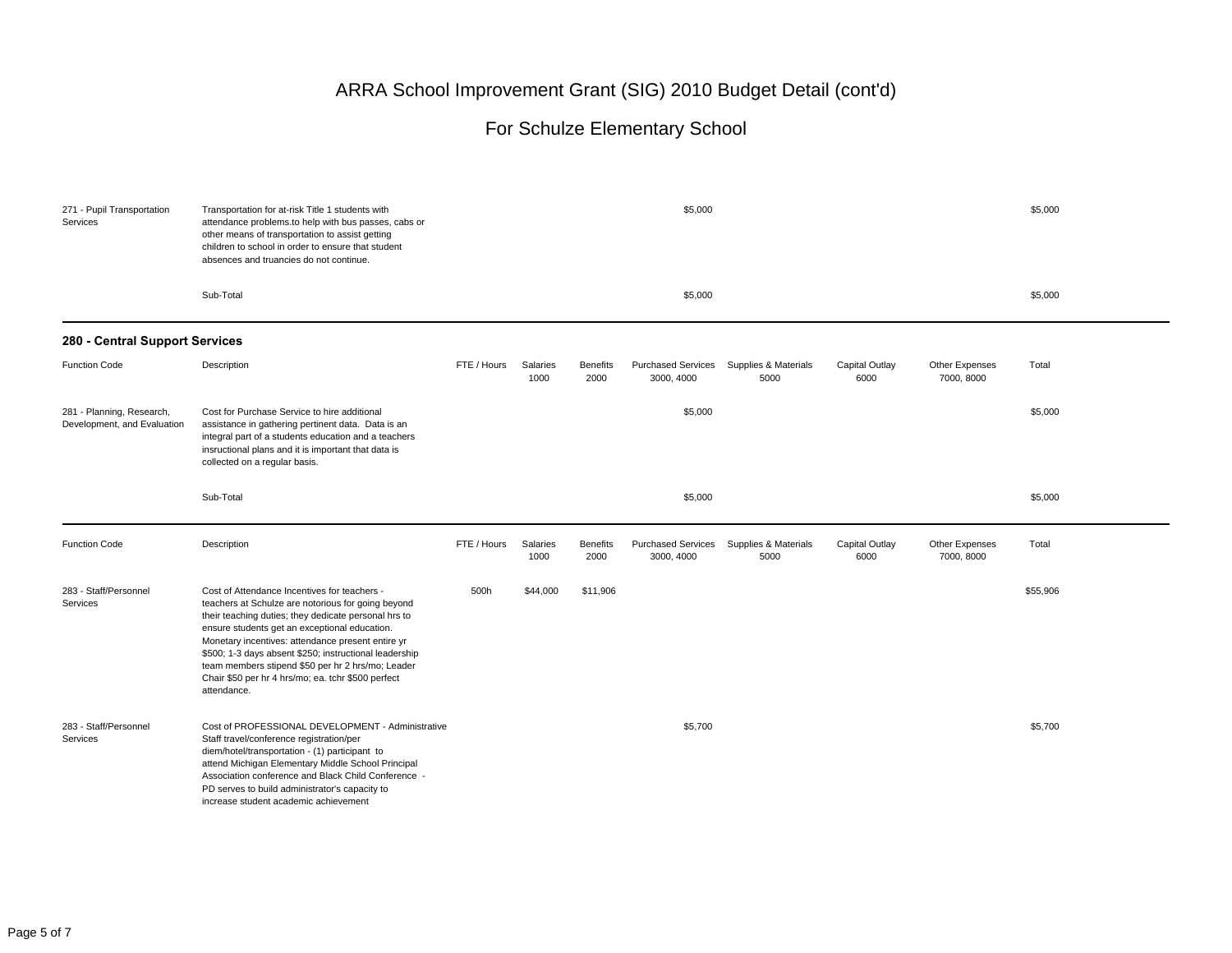|                            | Sub-Total                                                                                                                                                                                                                                                                                                                                                                                                                                                     | 500h        | \$44,000         | \$11,906                | \$5,700                                 |                              |                        |                              | \$61,606 |  |  |
|----------------------------|---------------------------------------------------------------------------------------------------------------------------------------------------------------------------------------------------------------------------------------------------------------------------------------------------------------------------------------------------------------------------------------------------------------------------------------------------------------|-------------|------------------|-------------------------|-----------------------------------------|------------------------------|------------------------|------------------------------|----------|--|--|
| 330 - Community Activities |                                                                                                                                                                                                                                                                                                                                                                                                                                                               |             |                  |                         |                                         |                              |                        |                              |          |  |  |
| <b>Function Code</b>       | Description                                                                                                                                                                                                                                                                                                                                                                                                                                                   | FTE / Hours | Salaries<br>1000 | <b>Benefits</b><br>2000 | <b>Purchased Services</b><br>3000, 4000 | Supplies & Materials<br>5000 | Capital Outlay<br>6000 | Other Expenses<br>7000, 8000 | Total    |  |  |
| 331 - Community Activities | Cost of PARENT INVOLVEMENT Supplies for PI workshop-<br>necessary materials to run a workshop (case of<br>copier paper, computer toner cartridges, workshop<br>supplies (i.e., writing utensils, legal pad, file<br>folders) and Refreshments for PI workshops (coffee,<br>tea, cups, bottled water, light refreshments)<br>materials to be given to parents                                                                                                  |             |                  |                         |                                         | \$7,000                      |                        |                              | \$7,000  |  |  |
| 331 - Community Activities | Cost of PROFESSIONAL DEVELOPMENT workshop stipends 4625h<br>for Parents to increase participation. Schulze will<br>begin a parent University to have parents work<br>collaborately with the school. Workshops topic:<br>Understanding Your Child's Data; How to Assist Your<br>Child with Homework; Nutrition, Cocialization and<br>Assisting you Child Improve Math/Reading Skills@<br>\$7.40 per hour for 50 parents x 5 workshops x 2.5<br>hrs per session |             | \$5,000          | \$1,353                 |                                         |                              |                        |                              | \$6,353  |  |  |
| 331 - Community Activities | Cost of Transportation for Parents to attend<br>workshops and school related activities. When asked<br>why parents did not attend school activities it was<br>due to transporation and childcare. In order to<br>alleviate these hardships, Schulze will provide bus<br>passes and childcare so parents will be able to<br>attend. Food will also be purchsed for child<br>partcipating in childcare.                                                         |             |                  |                         | \$8,000                                 |                              |                        |                              | \$8,000  |  |  |
| 331 - Community Activities | Cost to purchase an electronic sign/marquee to allow<br>communication with parents/guardians and the<br>community. Communication between school and parents<br>is lacking due to notes not reaching home. The<br>instructional leadership team has identified having<br>a marquee will assist in communication with parents.                                                                                                                                  |             |                  |                         | \$25,000                                |                              |                        |                              | \$25,000 |  |  |
|                            | Sub-Total                                                                                                                                                                                                                                                                                                                                                                                                                                                     | 4625h       | \$5,000          | \$1,353                 | \$33,000                                | \$7,000                      |                        |                              | \$46,353 |  |  |